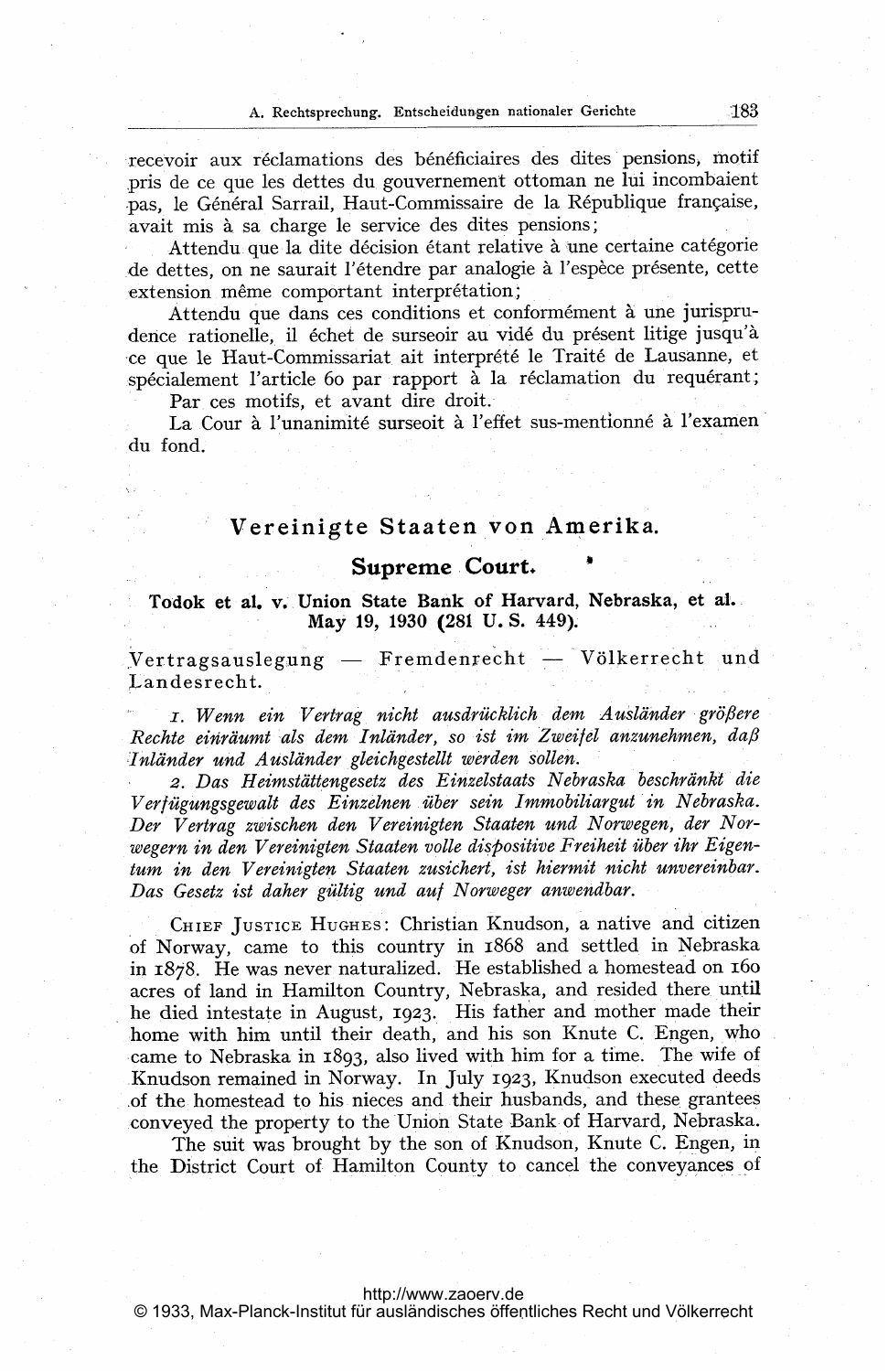the land upon the ground that they were obtained by fraud. The widow of Knudson, Mari Tollefsen Todok, who had not joined in the deeds was made <sup>a</sup> defendant. By her cross petition she attacked the conveyances, alleging that the property constituted a homestead in which she had an undivided onehalf interest. The other defendants answered her cross petition, and in her reply she set up the right to take the real estate of her deceased husband by virtue of the treaty of amity and commerce between the United States and Norway.

The District Court determined that no fraud had been practiced in obtaining the deeds from Knudson, but that these, and the later conveyances dependent upon them, were void upon the ground that the land was homestead property the title to which remained in Knudson until his death and then descended to his widow and his son. The Supreme Court of the State sustained the decision of the District Court with respect to the issue of fraud, but reversed the judgment upon the ground that, under the treaty with Norway, Knudson was entitled to convey the property and that his grantees took title under his deeds. (Engen v. Union State Bank, 118 Neb. 105.) This Court granted a writ of certiorari, 280 U. S. 546.

We are not called upon to decide as to the validity under the homestead law of Nebraskaof a deed.of the homestead by the husband when the wife is an alien who has never come to this country and made the homestead her home. We accept the decision of the Supreme Court of the State that, aside from the effect of the treaty, Knudson's conveyances were void under the law of the State. That Court, referring to the statutes of Nebraska as to homestead property, and theii application to the present case, said  $(118$  Neb.  $111$ ,  $112)$ :

For, if we consider the provisions of section 281g and section 2832, COMP. St. 1922, as applicable to the subject of the present action, it necessarily follows that certain property within the purview of the treaty before us 'cannot be conveyed . . . unless the instrument by which it is conveyed ... is executed and acknowledged by both husband and wife', and also that such property (homestead) 'vests on the death of the person from whose property it was selected, in the survivor, for life, and afterwards in decedent's heirs forever, subject to the power of the decedent to dispose of the same, except the life estate of the survivor, by will'.

\_The statutory provisions referred to thus assume the nature of 'limitations, qualifications, or modifications of the treaty itself, and, if valid, would necessarily change its true construction. Each of these provisions of the legislative enactment, must therefore be considered to be *pro tanto* inconsistent with the terms of the controlling treaty properly construed. The conclusion follows, that, to the extent inconsistent with the terms of the treaty, the statutory provisions are inoperative. The unquestioned rule of construction requires that the provisions of the treaty must be liberally construed and given full force and effect 'anything in the Constitution or laws of any state to the contrary,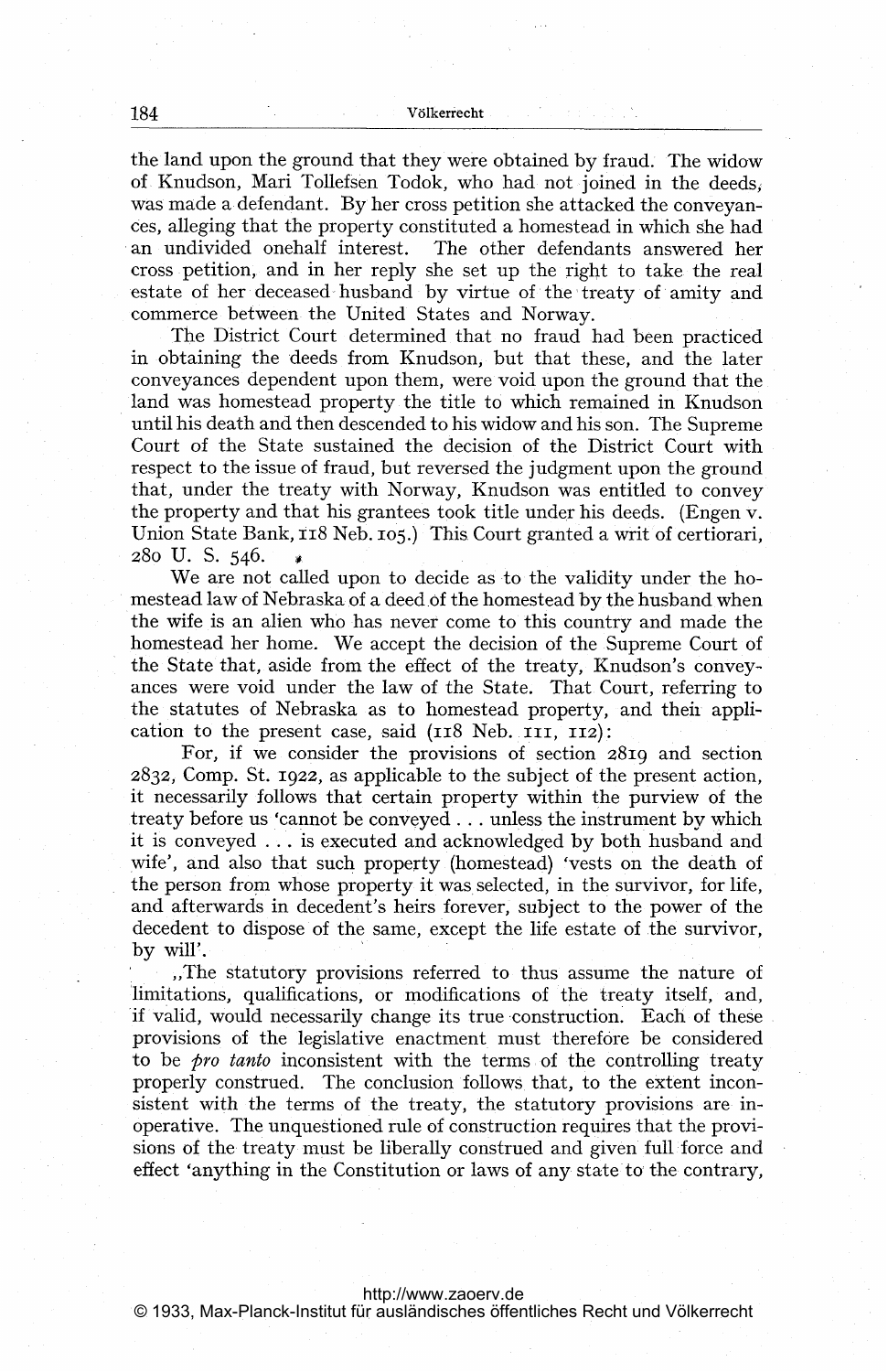notwithstanding'. Therefore, the legal effect of the conveyances executed -by Christian Knudson must be determined wholly by the powers con- -ferred on him by treaty, and not by the inconsistent limitations and restrictions prescribed in.the Nebraska Homestead Act."

The only question before us is as to the construction of the treaty. The provision invoked is Article <sup>6</sup> of the treaty with Sweden of April 3, J783 (8 Stat. 6o, 64), revived by the treaty with Sweden and Norway of September.4, 1816 (8 Stat. 232, 240) which was replaced by the treaty with Sweden and Norway of July 4,  $1827$  (8 Stat. 346, 354) now in force with Norway (Sen. Doc. 61 st. Cong., 2d sess., No. 357, vol. 48 (2 Malloy),  $\Phi$ . 1300). This article is as follows:

"The subjects of the contracting parties in the respective States may freely dispose of their goods and effects either by testament, donation or otherwise, in favour of such persons as they think proper; and their heirs in whatever place they shall reside, shall receive the succession even *ab intestato*, either in person or by their attorney, without having occasion to take out letters of naturalization. These inheritances, as 'well as the capitals and effects, which the subjects of the two parties, in changing their dwelling, shall be desirous of removing from the place of their abode, shall be exempted from all duty called 'droit de detraction' on the part of the government. of the two States respectively. But it is at the same time agreed, that nothing contained in this article shall in any manner derogate from the ordinances published in Sweden against emigrations, or which may hereafter be. published, which shall remain in full force and vigour. The United States on their part, or any of them, shall be at liberty to make respecting this matter, such laws as they think proper."

It was at one time supposed that the phrase "goods and effects" in this article did not cover real property, a construction which was due in some measure to the view that the treaties of the United States could not affect the operation of the laws of the several States of the Union with respect to the inheritance of land. Opinion of Attorney General Wirt, July 30, 1819, 1 Op. A. G. 275. This view of the treaty-making power of the United States is not tenable. Hauenstein v. Lynham, 100 U- S- 483, 489; Geofroy v. Riggs, 133 U- S. 258, 266, 267; Sullivan v. Kidd, 254 U. S. 433; Nielsen v. Johnson, 279 U- S- 47. The text of the treaty of 1783 with Sweden was in French only, and the French text is therefore controlling. The phrase "goods and effects" is a translation of the French expression "fonds et biens". The French word "*biens*" has a wider significance than the English word, "goods" (used by the American translator) and embraces real property. Story observed upon this point: "The term 'biens', in the sense of the civilians and continental jurists, comprehends not merely goods and chattels as in the common law, but real estate." Conflict of Laws, chap. I, sec. 13, note. .In a note addressed by the Swedish Minister at Washington to the Department of State under date of December 12, 1910, in response to an inquiry by the Secretary of State of the United States, the Swedish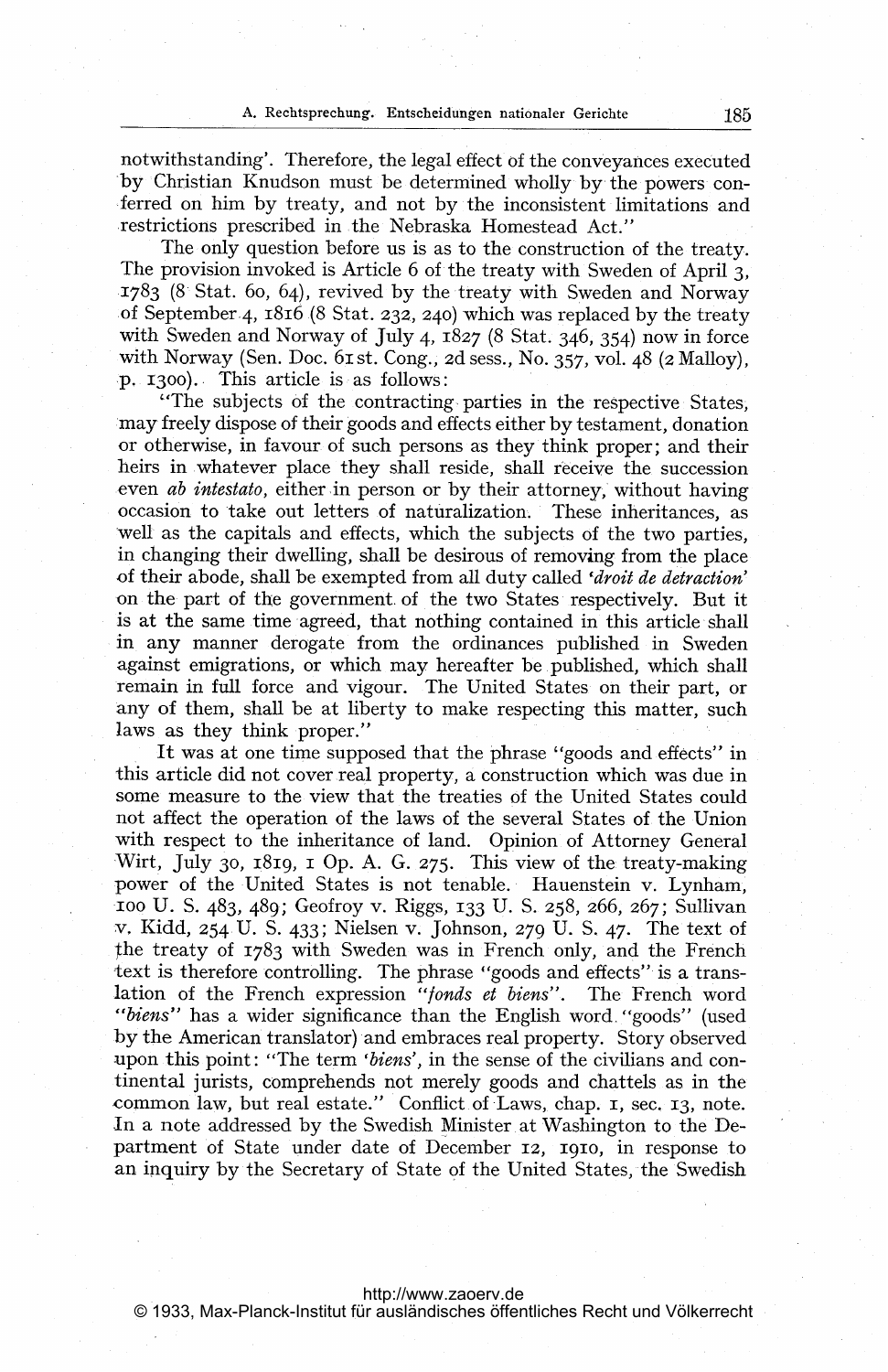Minister stated his understanding that the authorities in Sweden had always held that the words "goods and effects" in article 6 of the treaty of 1783 include real estate. This view has been taken in judicial decisions in this country. Adams v. Akerlund, <sup>168</sup> 111. 632; Erickson v. Carlson, <sup>95</sup> Neb. 182. We think that it is the correct construction of the, article of the treaty, applying the fundamental principle that treaties should receive a liberal interpretation to give effect to their apparent purpose. Geofroy v. Riggs, supra; Tucker v. Alexandroff, 183, U. S. 424, 437; Jordan v. Tashiro,. 278. U. S. 123, 128; 'Nielsen v. Johnson, supra.

The questions remains whether the treaty operates to override the law of the State as to the disposition of homestead property. If so, it would appear to place an alien owner of a homestead in Nebraska on a better footing than that of a citizen of the State. This conclusion seems 'to us to be repugnant to the purpose of the treaty., While treaties, in safeguarding important rights in the interest of reciprocal beneficial relations, may by their express terms afford a measure of protection to aliens which citizens of one or both of the parties may not be able to demand against their own government, the general purpose of treaties of amity -and commerce is to avoid injurious discrimination in either country against the citizens of the other. Compare Frederickson v; Louisiana, 23 How. 445, 447; Geofroy v. Riggs, supra; Maiorano v. Baltimore & Ohio R. R. CO., 213 U. S. 268; Patsone v. Pennsylvania, 232 U. S. 138; Petersen v. Iowa, 245 U. S. 170; Duus v. Brown, 245 U. S. 176; Sullivan v. Kidd, supra. This purpose is indicated in the recital of the treaty of 1783 with Sweden that the high contracting parties thought that they could not better accomplish the end they had in view "than by taking for <sup>a</sup> basis of their arrangements the mutual interest and advantage of both nations, thereby avoiding all-those burthensome preferences, which are usually sources of debate, embarrassment and discontent".

It is not to be supposed that the treaty intended to secure the right of disposition in any manner whatever regardless of reasonable regulations in accordance with the property law of the country of location, bearing upon aliens and citizens alike. For exemple, conveyances of land would still be subject to non-discriminatory provisions as to form or recording. Nor can the right to "dispose",, secured by the treaty, be deemed to give a wholly unrestricted right to the alien to acquire -property, without regard ro reasonable requirements relating to parti cular kinds of property and imposed upon both aliens and citizens without discrimination.

It is true that the policy of Nebraska with respect to the selection of homesteads was established after. the' treaty in question was made. (General Laws, Nebraska, 1879, pp. 57, et seq.) But we find no ground for the, conclusion that in establishing this reasonable policy Nebraska took any action which was inconsistent with the provisions of the treaty, The citizens of Norway and Sweden who settled in Nebraska had no reason to complain of that policy and had obtained no right to ignore

<http://www.zaoerv.de>

© 1933, Max-Planck-Institut für ausländisches öffentliches Recht und Völkerrecht